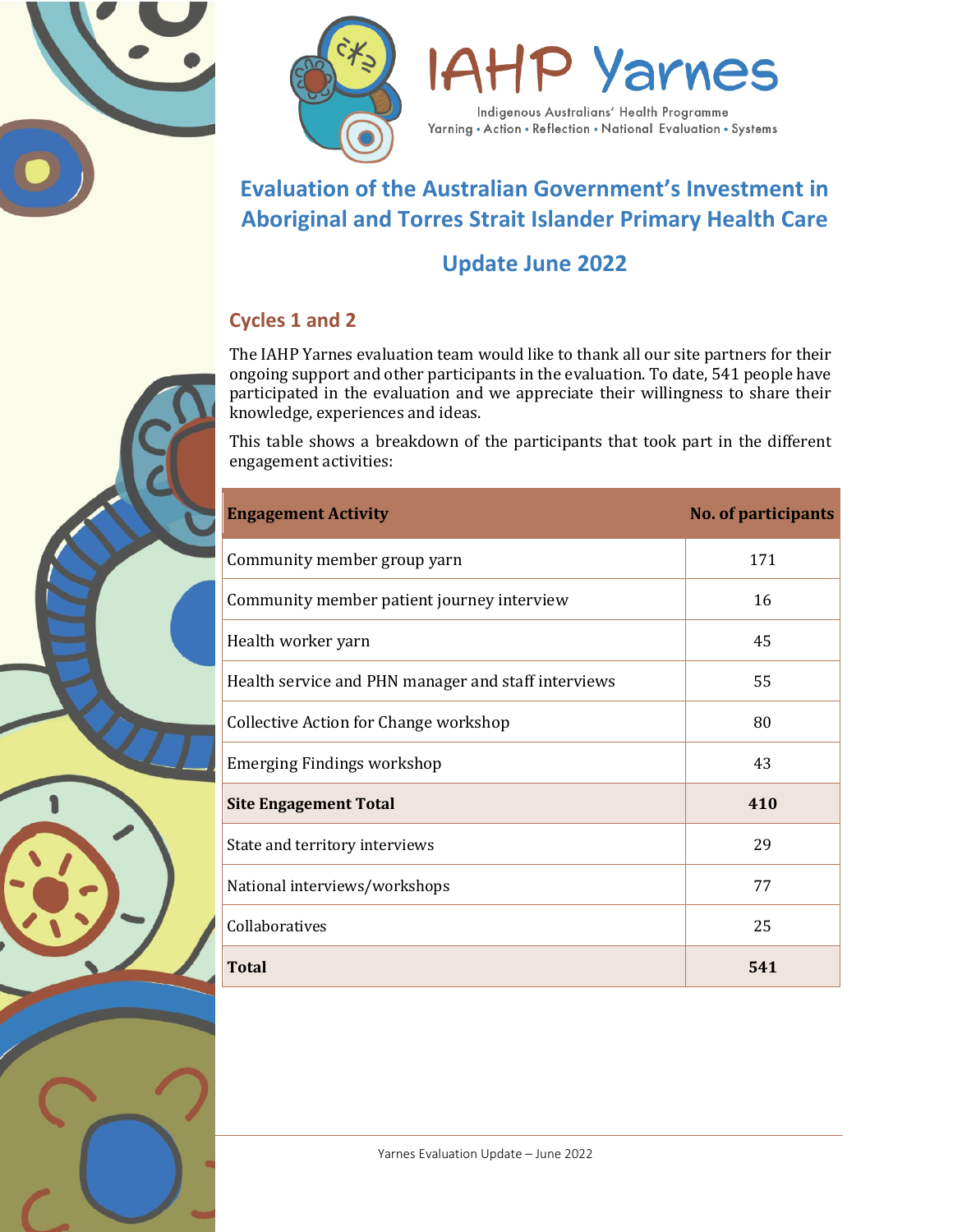## **Site engagement 2022/23**

The IAHP Yarnes evaluation has 12 months to go! A timeline outlining the key engagement points with site partners over these 12 months is outlined below.



#### **Site planning and community yarns**

Over **June-August 2022,** the evaluation team will work with each site partner to plan the Cycle 3 site visit. Our priorities for the Cycle 3 site visit are listed below. The evaluation team will also ensure the site visits reflect site partners' priorities.

Interviews with community members to date have concentrated on those who access Aboriginal Community Controlled Health Organisations (ACCHOS), over **June-August 2022** interviews with community members will focus on those who access mainstream primary health care (PHC) services and those who don't access PHC at all.

#### **Emerging findings workshops**

The emerging findings workshops are scheduled for **Tuesday 19 – Friday 22 July 2022**. Before the Cycle 2 findings are shared with other stakeholders, we would like to present the top-level summary to our site partners. The findings presented at each workshop will be the same presentation and discussion, therefore site partners will only need to attend one of four options available. The aims of these workshops are to:

- Share the emerging findings
- Provide our interpretation of the findings
- Make sense of the findings and their significance for policy and practice.

#### **Site visits**

The evaluation team plan to visit each of the 17 evaluation sites once **between September and November 2022.** The visits will include the following activities:

• A sense-making session with community members to share emerging findings on what people value about health services and their experiences of the health system. This will be used to check our interpretation and to hear other understandings of the findings.